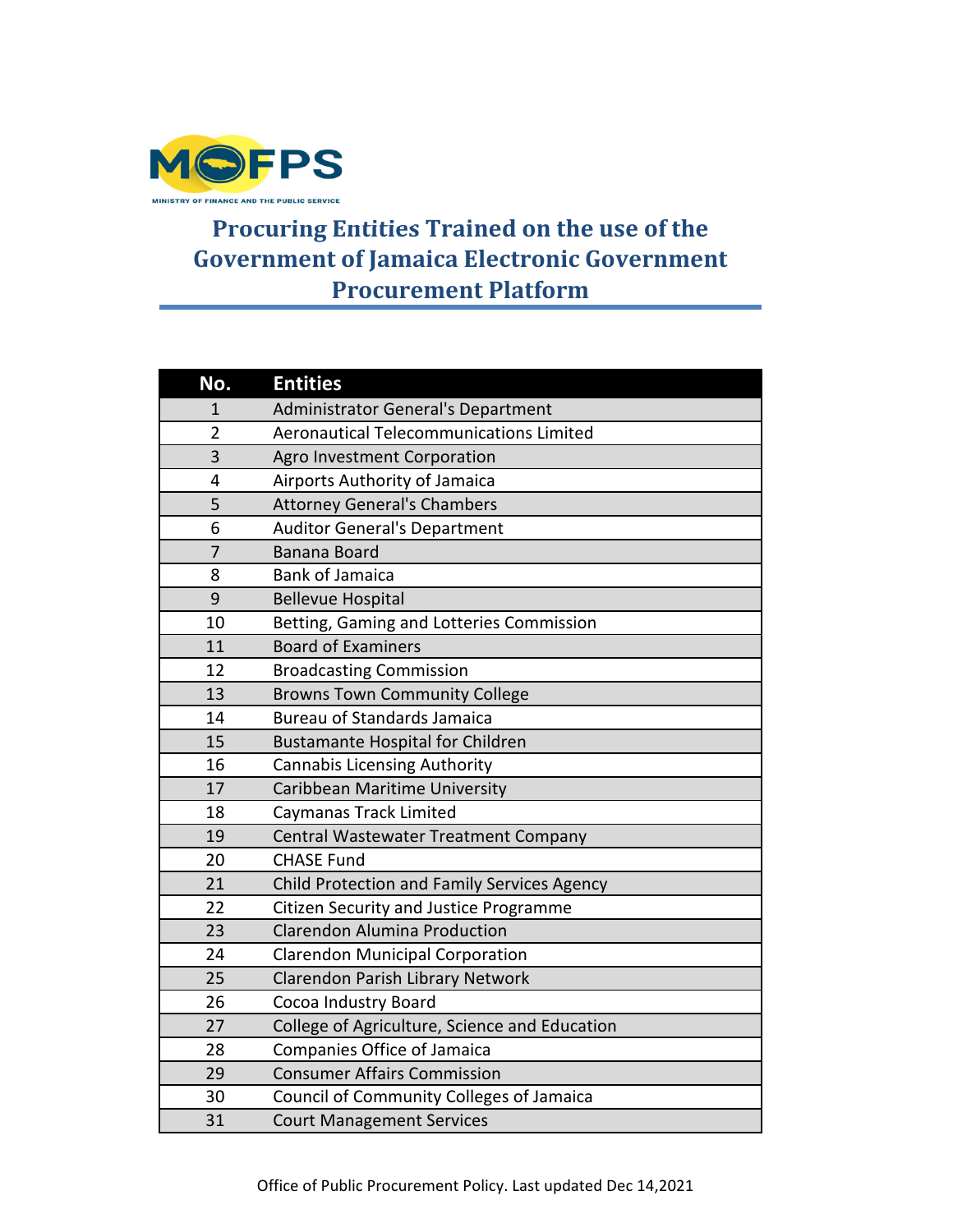| 32 | <b>Creative Production and Training Centre</b>        |
|----|-------------------------------------------------------|
| 33 | <b>Culture Health Arts Sports and Education</b>       |
| 34 | <b>Department of Correctional Services</b>            |
| 35 | Development Bank of Jamaica                           |
| 36 | Devon House                                           |
| 37 | <b>Early Childhood Commission</b>                     |
| 38 | Edna Manley College of the Visual and Performing Arts |
| 39 | eGov Jamaica Limited                                  |
| 40 | e-Learning Jamaica Limited                            |
| 41 | <b>Electoral Office Of Jamaica</b>                    |
| 42 | <b>Excelsior Community College</b>                    |
| 43 | <b>Factories Corporation of Jamaica Limited</b>       |
| 44 | <b>Fair Trading Commission</b>                        |
| 45 | <b>Financial Investigations Division</b>              |
| 46 | <b>Financial Services Commission</b>                  |
| 47 | <b>Firearm Licensing Authority</b>                    |
| 48 | <b>Forestry Department</b>                            |
| 49 | <b>GC Foster College</b>                              |
| 50 | <b>Generation Procurement Entity</b>                  |
| 51 | <b>Global Services Sector</b>                         |
| 52 | Golden Age Home                                       |
| 53 | <b>Hanover Municipal Corporation</b>                  |
| 54 | Hanover Parish Library Network                        |
| 55 | <b>Harmonisation Limited</b>                          |
| 56 | <b>HEART Trust / NTA</b>                              |
| 57 | Hope Institute                                        |
| 58 | Housing Agency of Jamaica Limited                     |
| 59 | Independence Park Limited                             |
| 60 | Institute of Jamaica                                  |
| 61 | Institute of Sports Limited                           |
| 62 | Jamaica 4-H Clubs                                     |
| 63 | Jamaica Agricultural Commodities Regulatory Authority |
| 64 | Jamaica Anti-Doping Commission                        |
| 65 | Jamaica Anti-dumping and Subsidies Commission         |
| 66 | Jamaica Archives and Records Department               |
| 67 | Jamaica Bauxite Institute                             |
| 68 | Jamaica Bauxite Mining Limited                        |
| 69 | Jamaica Business Development Corporation              |
| 70 | Jamaica Civil Aviation Authority                      |
| 71 | Jamaica Constabulary Force                            |
| 72 | Jamaica Cultural Development Commission               |
| 73 | Jamaica Customs Agency                                |
| 74 | Jamaica Defence Force                                 |
| 75 | Jamaica Deposit Insurance Corporation                 |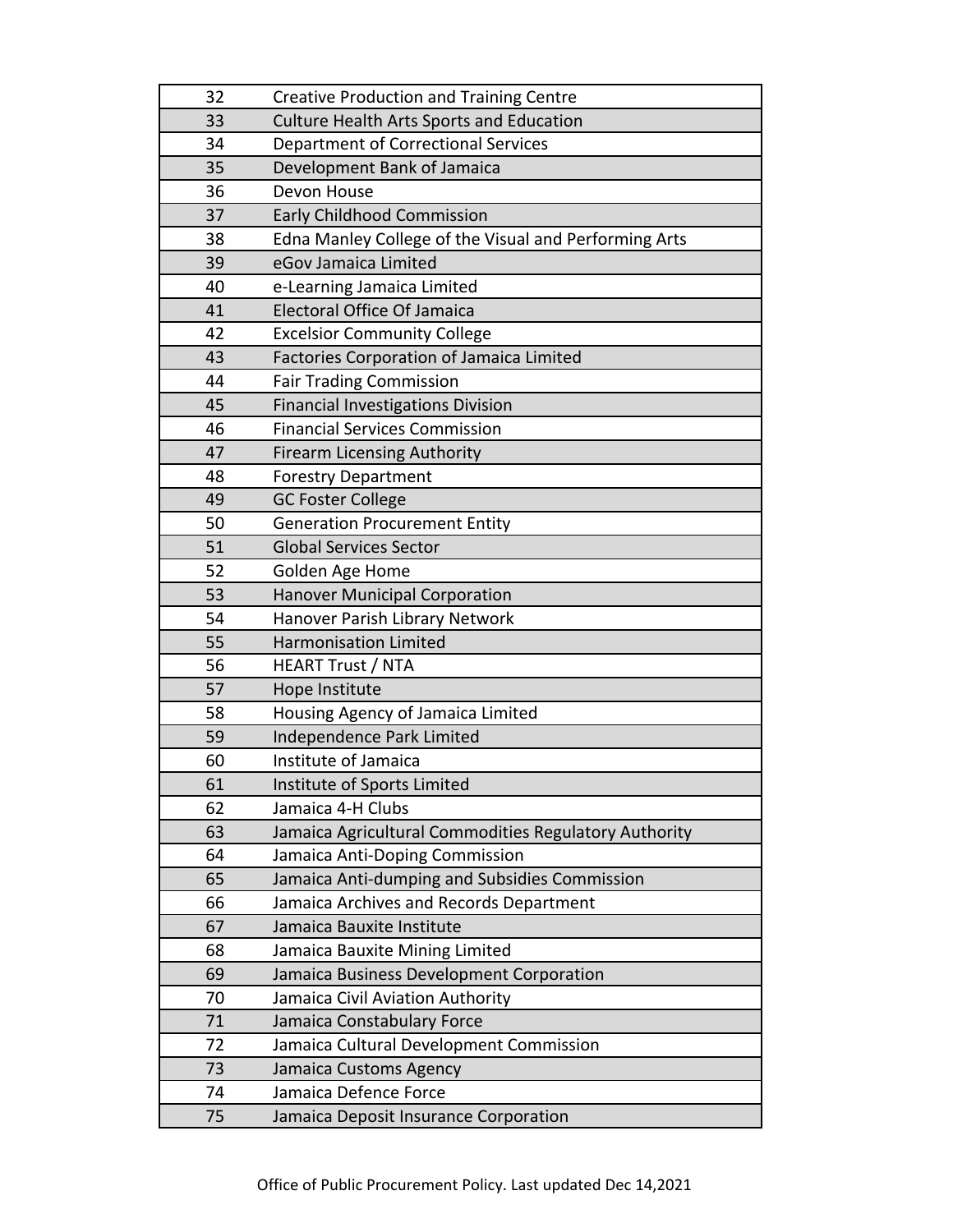| 76  | Jamaica Fire Brigade                                       |
|-----|------------------------------------------------------------|
| 77  | Jamaica Information Service                                |
| 78  | Jamaica Intellectual Property Office                       |
| 79  | Jamaica Library Service                                    |
| 80  | Jamaica Mortgage Bank                                      |
| 81  | Jamaica National Agency for Accreditation                  |
| 82  | Jamaica National Commission for UNESCO                     |
| 83  | Jamaica National Heritage Trust                            |
| 84  | Jamaica Promotions Corporation                             |
| 85  | Jamaica Racing Commission                                  |
| 86  | Jamaica Railway Corporation                                |
| 87  | Jamaica Social Investment Fund                             |
| 88  | Jamaica Special Economic Zone Authority                    |
| 89  | Jamaica Teaching Council                                   |
| 90  | Jamaica Tertiary Education Commission                      |
| 91  | Jamaica Tourist Board                                      |
| 92  | Jamaica Urban Transit Company                              |
| 93  | Kingston and St. Andrew Health Services                    |
| 94  | Kingston and St. Andrew Municipal Corporation              |
| 95  | Kingston and St. Andrew Parish Library Network             |
| 96  | Kingston Public Hospital                                   |
| 97  | Land Administration and Management                         |
| 98  | Linstead Hospital                                          |
| 99  | <b>Manchester Municipal Corporation</b>                    |
| 100 | Manchester Parish Library Network                          |
| 101 | Maritime Authority of Jamaica                              |
| 102 | <b>Meteorological Service</b>                              |
| 103 | Milk River Hotel and Spa                                   |
| 104 | Mines and Geology Division                                 |
| 105 | Ministry of Agriculture and Fisheries                      |
| 106 | Ministry of Culture, Gender, Entertainment and Sport       |
| 107 | Ministry of Economic Growth and Job Creation               |
| 108 | Ministry of Education, Youth and Information               |
| 109 | Ministry of Finance and the Public Service                 |
| 110 | Ministry of Foreign Affairs and Foreign Trade              |
| 111 | Ministry of Health and Wellness                            |
| 112 | Ministry of Industry, Commerce, Agriculture and Fishieries |
| 113 | Ministry of Justice                                        |
| 114 | Ministry of Labour and Social Security                     |
| 115 | Ministry of Local Government and Community Development     |
| 116 | Ministry of National Security                              |
| 117 |                                                            |
|     | Ministry of Science, Energy and Technology                 |
| 118 | Ministry of Science, Technology, Energy and Mining         |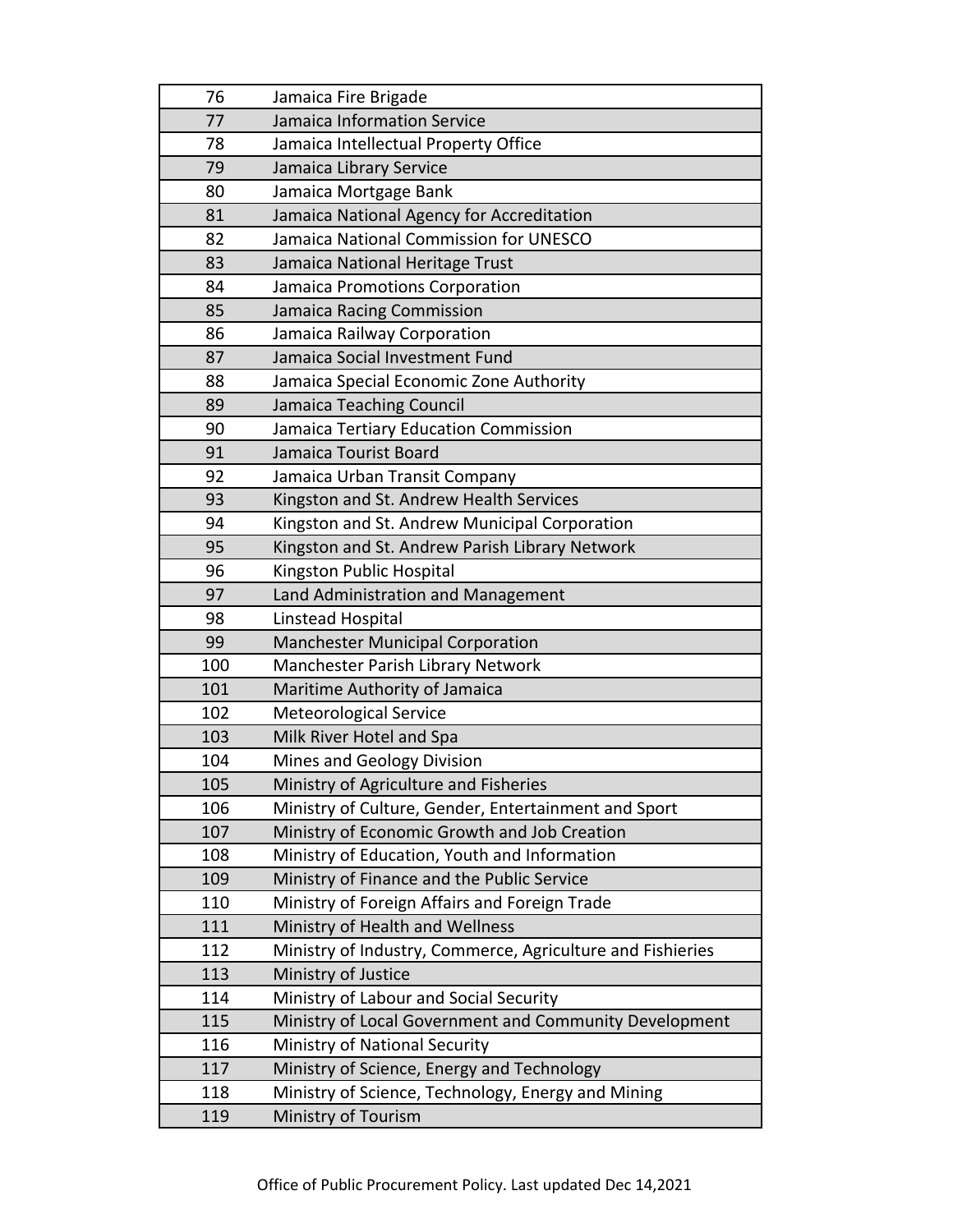| 120 | Ministry of Transport and Mining                         |
|-----|----------------------------------------------------------|
| 121 | Moneague College                                         |
| 122 | Montego Bay Community College                            |
| 123 | Montego Bay Convention Center                            |
| 124 | <b>MPM Waste Management</b>                              |
| 125 | <b>National Chest Hospital</b>                           |
| 126 | National College for Educational Leadership              |
| 127 | National Education Inspectorate                          |
| 128 | <b>National Education Trust</b>                          |
| 129 | National Energy Solutions Limited                        |
| 130 | National Environment and Planning Agency                 |
| 131 | National Export Import Bank of Jamaica Limited           |
| 132 | National Family Planning Board                           |
| 133 | <b>National Health Fund</b>                              |
| 134 | <b>National Housing Trust</b>                            |
| 135 | National Insurance Fund                                  |
| 136 | <b>National Irrigation Commission</b>                    |
| 137 | <b>National Land Agency</b>                              |
| 138 | National Library of Jamaica                              |
| 139 | National Public Health Laboratory                        |
| 140 | <b>National Registration Unit</b>                        |
| 141 | National Road Operating and Constructing Company Limited |
|     |                                                          |
| 142 | National Solid Waste Management Authority                |
| 143 | National Spatial Data Management Unit                    |
| 144 | <b>National Water Commission</b>                         |
| 145 | <b>National Works Agency</b>                             |
| 146 | <b>NEPM Waste Management Limited</b>                     |
| 147 | North East Regional Health Authority                     |
| 148 | <b>Nutrition Products Limited</b>                        |
| 149 | Office of Disaster Preparedness and Emergency Management |
| 150 | Office of the Cabinet                                    |
| 151 | Office of the Government Trustee                         |
| 152 | Office of The Governor General and Staff                 |
| 153 | Office of the Prime Minister                             |
| 154 | Office of the Public Procurement Policy                  |
| 155 | Office of the Services Commissions                       |
| 156 | Office of Utilities Regulation                           |
| 157 | Passport Immigration and Citizenship Agency              |
| 158 | <b>Pesticides Control Authority</b>                      |
| 159 | Petrojam Limited                                         |
| 160 | Petroleum Corporation of Jamaica                         |
| 161 | Planning Institute of Jamaica                            |
| 162 | Port Authority of Jamaica                                |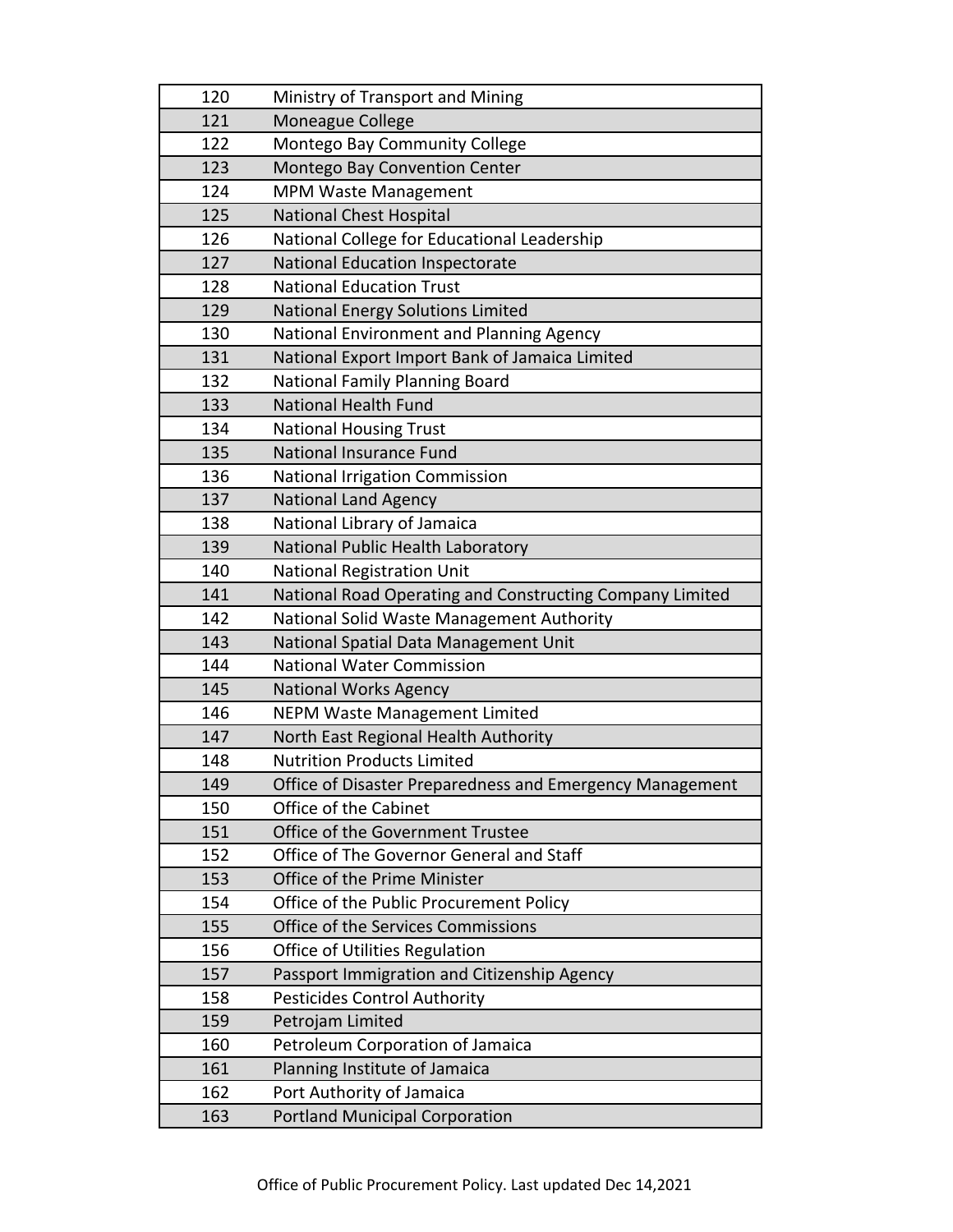| 164 | Portland Parish Library Network                         |
|-----|---------------------------------------------------------|
| 165 | <b>Portmore City Municipality</b>                       |
| 166 | <b>Portmore Community College</b>                       |
| 167 | PORTS SECURITY CORPS                                    |
| 168 | Post and Telecommunications Department                  |
| 169 | <b>Princess Margaret Hospital</b>                       |
| 170 | <b>Private Security Regulation Authority</b>            |
| 171 | Programme of Advancement Through Health and Education   |
| 172 | <b>Public Broadcasting Corporation of Jamaica</b>       |
| 173 | <b>Public Procurement Commission</b>                    |
| 174 | Real Estate Board and Commission of Strata Corporations |
| 175 | <b>Registrar General's Department</b>                   |
| 176 | <b>Rural Agricultural Development Authority</b>         |
| 177 | <b>Rural Water Supply Limited</b>                       |
| 178 | <b>SCJ Holdings Limited</b>                             |
| 179 | Social Development Commission                           |
| 180 | South East Regional Health Authority                    |
| 181 | Southern Regional Health Authority                      |
| 182 | Spanish Town Hospital                                   |
| 183 | Spectrum Management Authority                           |
| 184 | SPM Waste Management Limited                            |
| 185 | <b>St James Municipal Corporation</b>                   |
| 186 | St. Ann Municipal Corporation                           |
| 187 | St. Ann Parish Library Network                          |
| 188 | St. Catherine Health Services                           |
| 189 | St. Catherine Municipal                                 |
| 190 | St. Catherine Parish Library Network                    |
| 191 | St. Elizabeth Municipal Corporation                     |
| 192 | St. Elizabeth Parish Library Network                    |
| 193 | St. James Parish Library Network                        |
| 194 | St. Josephs Hospital                                    |
| 195 | St. Mary Municipal Corporation                          |
| 196 | St. Mary Parish Library Network                         |
| 197 | <b>St. Thomas Health Services</b>                       |
| 198 | St. Thomas Municipal Corporation                        |
| 199 | St. Thomas Parish Library Network                       |
| 200 | Statistical Institute of Jamaica                        |
| 201 | Strategic Public Sector Transformation Project          |
| 202 | Students' Loan Bureau                                   |
| 203 | <b>Sugar Industry Authority</b>                         |
| 204 | <b>Tax Administration Jamaica</b>                       |
| 205 | The Department of Government Chemist                    |
| 206 | The Independent Commission of Investigations            |
| 207 | The Mico University College                             |